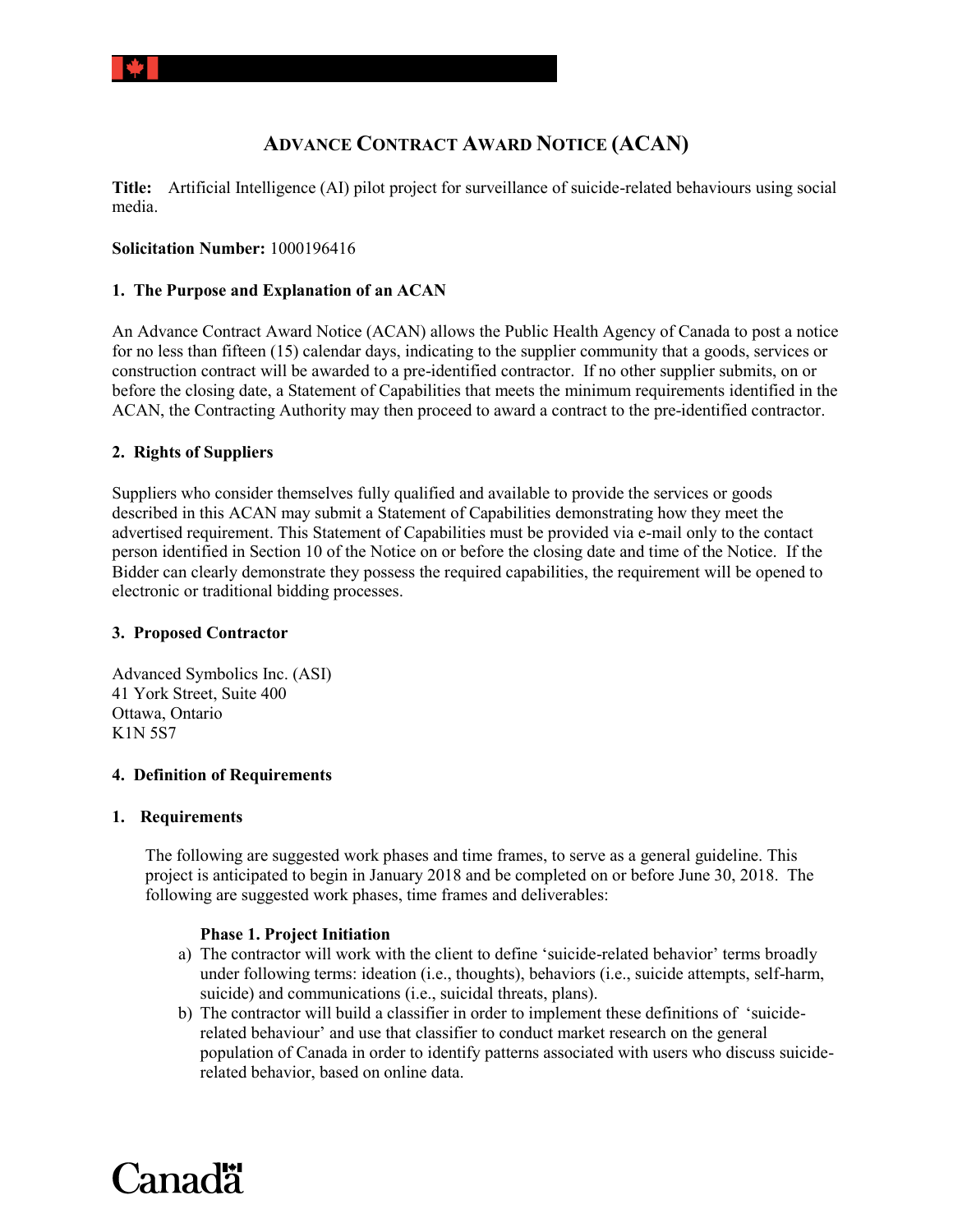# **Phase 2. Baseline Report & Living Survey**

**Baseline Report:** This will be an initial report from the contractor, 5 months after receiving required inputs from the Client, and the Client will have the opportunity to probe the findings and produce two (2) more iterative reports over the course of the following sixty (60) days, at no extra cost. An iterative report is a "drill down" into specific areas of the report that the client may find interesting. The contractor understands that the project might reveal some unexpected findings or that the original question posed was vague and requires more "drill down" in order to glean more useful information.

Living Survey: The contractor will use initial findings developed in task (a) to establish a 'living survey' pilot for a period of three (3) months in order to establish its value in obtaining a deeper understanding of associated risk and protective factors.

# **Phase 3. Final Report**

The contractor will prepare a final report summarizing findings to date. Based on efforts in **Phases 1 and 2**, the contractor would include a mock-up of a potential monthly reporting mechanism, with the goal of summarizing the magnitude of discussion around suicide by age group and gender (e.g. 14-18-year-old males), changes in patterns and available risk and protective factors. This report will be used to assess what, if any, potential utility there would be for ongoing surveillance at a national level. Based on this assessment, PHAC will determine if future work would be useful for ongoing suicide surveillance.

# **5. Minimum Requirements**

Any interested supplier must demonstrate by way of a Statement of Capabilities that it meets the following minimum requirements:

1. Ability to accurately assess public opinion on a given topic by generating randomized, controlled samples of the population through online media and using text analytics to understand public opinion on given topics.

2. Ability to Create randomized, controlled samples of social media users in any geographic region.

3. Ability to identify patterns associated with users who discuss suicide-related behavior, based on online data. Suicide-related behavior will be broadly defined and include ideation (i.e., thoughts), behaviors (i.e., suicide attempts, self-harm, suicide) and communications (i.e., suicidal threats, plans). This project will only use anonomized data, already in the public domain and for surveillance purposes.

# **6. Reason for Non-Competitive Award**

Government Contracts Regulations (Treasury Board Secretariat Contracting Policy, Appendix B) subsection 6. (d) only one person or firm is capable of performing the contract.

The proposed contractor ASI has a patented technique for creating randomized, controlled samples of social media users in any geographic region.